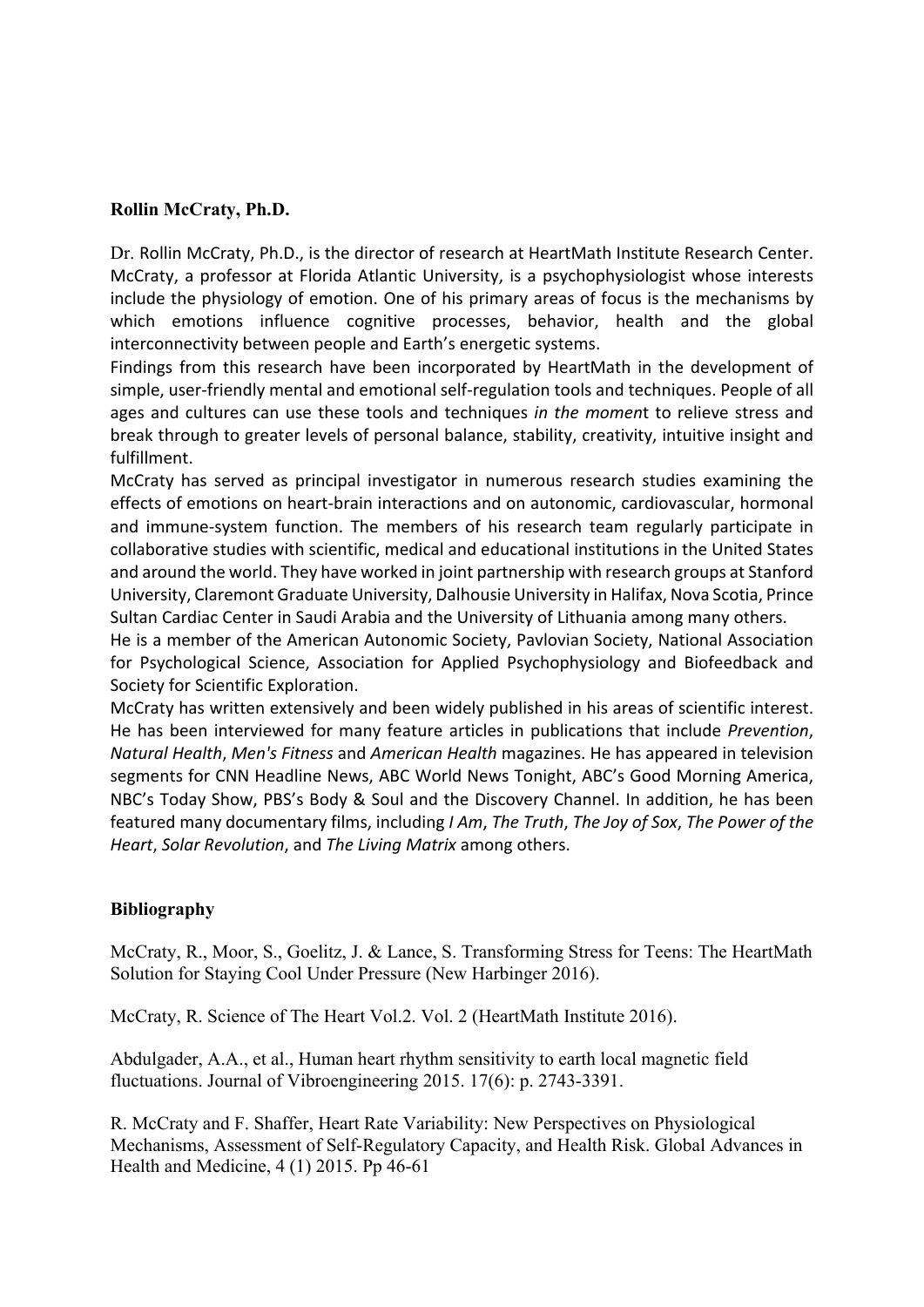R. McCraty, and M. Zayas, Cardiac coherence, self-regulation, autonomic stability, and psychosocial well-being. Frontiers in Psychology 5 (2014) 1-13.

F. Shaffer, R. McCraty, and C. Zerr, A healthy heart is not a metronome: an integrative review of the heart's anatomy and heart rate variability. Frontiers in Psychology 5:1040 (2014).

R. McCraty, Heart-brain neurodynamics: The making of emotions, The Neuropsychotherapist, 2014, pp. 68-89.

R. McCraty, The energetic heart: Bio-magnetic Communication Within and Between People. in: P.J. Rosch, and M.S. Markov, (Eds.), Bioelectromagnetic Medicine, 2nd edition, Marcel Dekker, New York, 2014, pp. In press

R. McCraty, and A. Deyhle, The Global Coherence Initiative: Investigating the Dynamic Relationship Between People and Earth's Energetic Systems in: P.J. Rosch, and M.S. Markov, (Eds.), Bioelectromagnetic Medicine, 2nd edition, Marcel Dekker, New York, 2014, pp. In press

R. McCraty, and M. Atkinson, Biophysiology: Heart–Brain Interactions and Psychophysiological Coherence. in: S.I.J. SACHTER, (Ed.), Psychology's New Design Science: Theory and Research, Common Ground Publishing LLC, Champaign, Illinois, 2014, pp. 141-207.

R. McCraty, and M. Zayas, Intuitive Intelligence, Self-regulation, and Lifting Consciousness. Glob Adv Health Med 3 (2014) 56-65.

R. McCraty, Electrophysiology of Intuition: Pre-stimulus Responses in Group and Individual Participants Using a Roulette Paradigm. Global Advances in Health and Medicine 3 (2014) 16-27.

R. McCraty, and M. Atkinson, Resilience Training Program Reduces Physiological and Psychological Stress in Police Officers. Global Advances in Health and Medicine 1 (2012) 44-66.

A. Zohar, R. Cloninger, and R. McCraty, Personality and Heart Rate Variability: Exploring Pathways from Personality to Cardiac Coherence and Health. Open Journal of Social Sciences 1 (2013) 32-39.

R. McCraty, A. Deyhle, and D. Childre, The Global Coherence Initative: creating a coherent planetray standing wave. Global Advances in Health and Medicne 1 (2012) 62-75.

S. Kim, V. Zemon, M.M. Cavallo, J.F. Rath, R. McCraty, and F.W. Foley, The control of heart rate variability using biofeedback in individuals with chronic brain injury and its effects on executive functioning. [Abstract]. . Archives of Physical Medicine and Rehabilitation 93 (2012).

F. Halberg, G. Cornelissen, R. McCraty, and A. A.Al-Abdulgader, Time Structures (Chronomes) of the Blood Circulation, Populations' Health, Human Affairs and Space Weather. World Heart Journal 3 (2011) 1-40.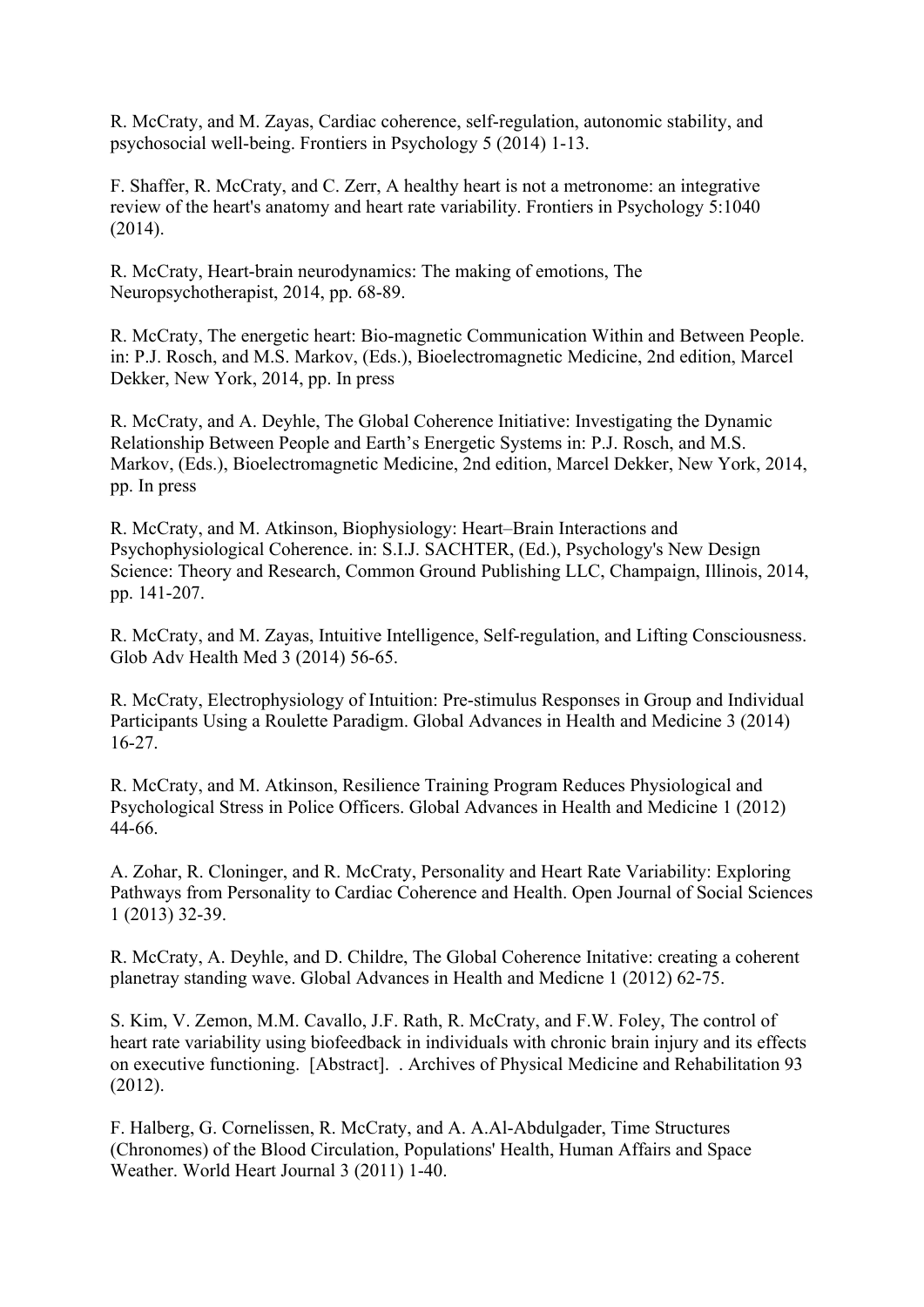R.T. Bradley, M. Gillin, R. McCraty, and M. Atkinson, Nonlocal Intuition in Entrepreneurs and Non-entrepreneurs: Results of Two Experiments Using Electrophysiological Measures. International Journal of Entrepreneurship and Small Business 12 (2011) 343-372.

McCraty, R, Childre, D, Coherence: Bridging Personal, Social and Global Health. Alternative Therapies in Health and Medicine, 2010. 16(4). P.10-24

R. McCraty, G. Cornelissen, M. Atkinson, and F. Halberg, Gender differences in various endpoints of the conventional range of heart rate variability (HRV), 1st International Workshop of The TsimTsoum Institute, Krakow, Poland, 2010.

R.T. Bradley, R. McCraty, M. Atkinson, D. Tomasino, A. Daugherty, and L. Arguelles, Emotion self-regulation, psychophysiological coherence, and test anxiety: results from an experiment using electrophysiological measures. Appl Psychophysiol Biofeedback 35 (2010) 261-83.

D.A. Murphy, G.W. Thompson, J.L. Ardell, R. McCraty, R.S. Stevenson, V.E. Sangalang, R. Cardinal, M. Wilkinson, S. Craig, F.M. Smith, J.G. Kingma, and J.A. Armour, The heart reinnervates after transplantation. Ann Thorac Surg 69 (2000) 1769-81.

McCraty, R., et al., New Hope for Correctional Officers: An Innovative Program for Reducing Stress and Health Risks. Appl Psych and Biofeedback 2009. 34(4): p. 251-272.

McCraty, R., Atkinson, M., Tomasino, D., & Bradley, R. T, The coherent heart: Heart-brain interactions, psychophysiological coherence, and the emergence of system-wide order. Integral Review, 2009. 5(2): p. 10-115.

R. McCraty, and B. Rees, Biofeedback. in: S.J.E. Lopez, (Ed.), The encyclopedia of positive psychology., Blackwell Publishing, London, 2009.

R.R. McCraty, R., Heart-Brain Connection. in: S.J.E. Lopez, (Ed.), The encyclopedia of positive psychology, Blackwell Publishing, London, 2009, pp. 998471-473

F. Halberg, G. Cornenelissen, P. Grambsch, R. McCraty, l. Beaty, J. Siegelova, P. Homolka, H. D, F. J, T. F, K. T, M. Revilla, and O. Schwartzkopff, Personalized chronobiologic cybercare; other chronomics' progress by transdisciplinary cycles' congruences: season's appreciations 2009. J Appl Biomed 9 (2011) 1-34.

McCraty, R., Emotions Drive Your Body, in Peak Vitality: Raising the threshold of abundance in our spiritual, emotional and material lives., J. House, Editor. 2008, Elite Books: Santa Rosa, California.

R. McCraty, From Depletion to Renewal: Positive Emotions and Heart Rhythm Coherence Feedback. Biofeedback 36 (2008) 30-34.

Bradley, R.T., R. McCraty, M. Atkinson, & M. Gillin. Nonlocal Intuition in Entrepreneurs and Nonentrepreneurs: An Experimental Comparison Using Electrophysiological Measures. in Regional Frontiers of Entrepreneurship Research. 2008. Hawthorne, Australia.

R. McCraty, R. Rees. Biofeedback and Positive Emotions, Encyclopedia of Positive Psychology, ed. S. J. Lopez (London: Blackwell, 2008).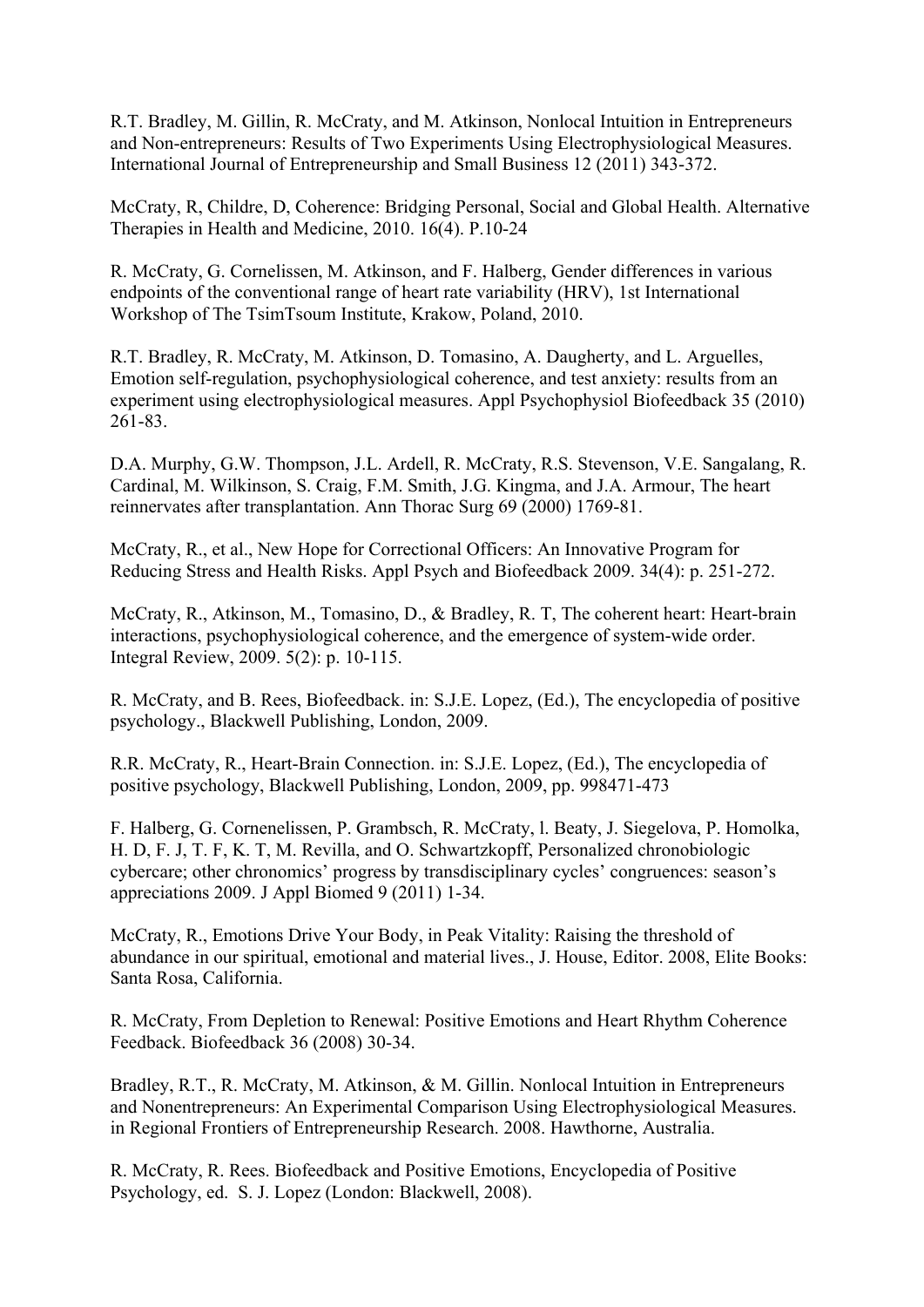R. McCraty, R. Rees. The Heart-Brain Connection. Encyclopedia of Positive Psychology, ed. S.J. Lopez (London: Blackwell, 2008).

R. McCraty, R. Rees. The Central Role of the Heart in Generating and Sustaining Positive Emotions, The Handbook of Positive Psychology, 2nd Edition. ed. C. R. Snyder & S. J. Lopez (New York: Oxford University Press, 2008).

R. McCraty, Emotions Drive Your Body. in: J. House, (Ed.), Peak Vitality: Raising the threshold of abundance in our spiritual, emotional and material lives., Elite Books, Santa Rosa, California, 2008.

Bradley, R.T., R. McCraty, and e. al., eds. Reducing Test Anxiety and Improving Test Performance in America's Schools: Results from the TestEdge National Demonstration Study. Vol. Institute of HeartMath, Publication No. 07-09-01. 2007, HeartMath Research Center: Boulder Creek, CA. 335.

R. McCraty, D. Tomasino. Emotional stress, positive emotions, and psychophysiological coherence. In: B.B. Arnetz, R. Ekman, eds. Stress in Health and Disease. Weinheim, Germany: Wiley-VCH, 2006: 342-365.

R. McCraty, M. Atkinson, D. Tomasino, and R.T. Bradley, The coherent heart: Heart-brain interactions, psychophysiological coherence, and the emergence of system-wide order, HeartMath Research Center, Institute of HeartMath, Publication No. 06-022, Boulder Creek, CA, 2006.

R. McCraty. Enhancing emotional, social, and academic learning with heart rhythm coherence feedback. Biofeedback 2005;33(4):130-134.

R. McCraty, R.T. Bradley, D. Tomasino. The resonant heart. Shift: At the Frontiers of Consciousness Dec. 2004-Feb. 2005; No. 5:15-19.

R. McCraty, M. Atkinson, R.T. Bradley. Electrophysiological evidence of intuition: Part 1. The surprising role of the heart. Journal of Alternative and Complementary Medicine 2004;10(1):133-143.

R. McCraty, M. Atkinson, R.T. Bradley. Electrophysiological evidence of intuition: Part 2. A system-wide process? Journal of Alternative and Complementary Medicine 2004;10(2):325- 336.

R. McCraty, D. Tomasino. Heart rhythm coherence feedback: A new tool for stress reduction, rehabilitation, and performance enhancement. In: Proceedings of the First Baltic Forum on Neuronal Regulation and Biofeedback, Riga, Latvia, Nov. 2-4, 2004.

R. McCraty. The energetic heart: Bioelectromagnetic communication within and between people. In: Clinical Applications of Bioelectromagnetic Medicine, P.J. Rosch, M.S. Markov, eds. New York: Marcel Dekker, 2004: 541-562.

R. McCraty, D. Childre. The grateful heart: The psychophysiology of appreciation. In: R.A. Emmons, M.E. McCullough, eds. The Psychology of Gratitude. New York: Oxford University Press, 2004: 230-255.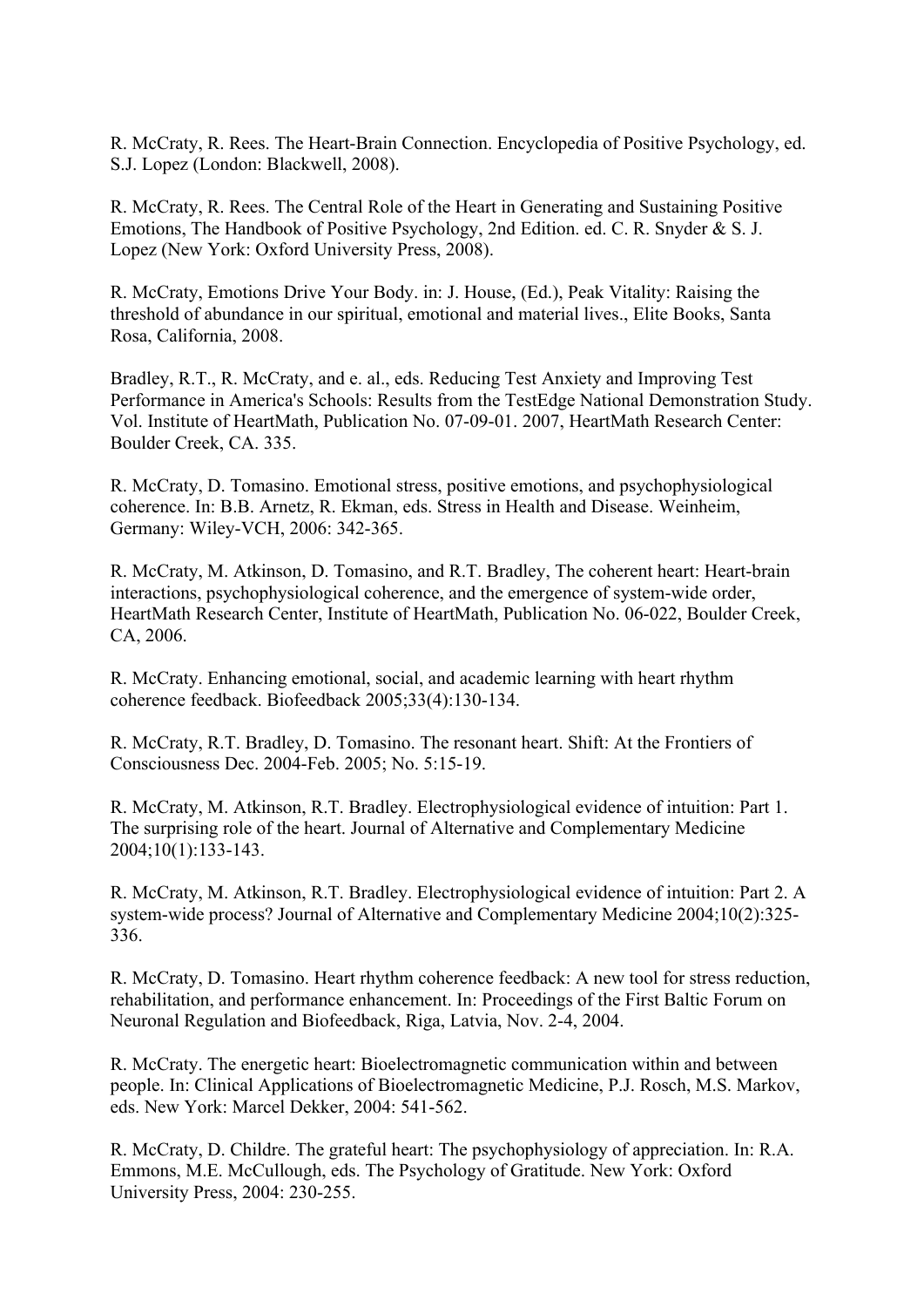L. Arguelles, R. McCraty, R.A. Rees. The heart in holistic education. Encounter: Education for Meaning and Social Justice 2003;16(3):13-21.

R. McCraty, and M. Atkinson, Psychophysiological coherence, HeartMath Research Center, Institute of HeartMath, Publication 03-016, Boulder Creek, CA, 2003.

B. Cryer, R. McCraty, D. Childre. Pull the plug on stress. Harvard Business Review 2003;81(7):102-107.

R. McCraty, M. Atkinson, D. Tomasino. Impact of a workplace stress reduction program on blood pressure and emotional health in hypertensive employees. Journal of Alternative and Complementary Medicine 2003;9(3):355-369.

R. McCraty, Influence of cardiac afferent input on heart-brain synchronization and cognitive performance. International Journal of Psychophysiology 45 (2002) 72-73.

R. McCraty. Heart rhythm coherence – An emerging area of biofeedback. Biofeedback. 2002;30(1):23-25.

R. McCraty: The energetic heart: Biolectromagnetic interactions within and between people. HeartMath Research Center, Institute of HeartMath, Publication No. 02-035. Boulder Creek, CA, 2002.

R. McCraty. The scientific role of the heart in learning and performance. HeartMath Research Center, Institute of HeartMath, Publication No. 02-030. Boulder Creek, CA, 2002. R. McCraty, D. Childre. The appreciative heart: The psychophysiology of positive emotions and optimal functioning. HeartMath Research Center, Institute of HeartMath, Publication No. 02-026. Boulder Creek, CA, 2002.

R. McCraty. Heart rate variability: A measure of autonomic activity and physiological coherence. Journal of Optometric Phototherapy. 2002;(March):1-7.

D. Childre, R. McCraty. Psychophysiological correlates of spiritual experience. Biofeedback. 2001;29(4):13-17.

R. McCraty, M. Atkinson, and D. Tomasino, Science of the Heart: Exploring the Role of the Heart in Human Performance, HeartMath Research Center; Institute of HeartMath, Publication No. 01-001, Boulder Creek, CA, 2001.

R. McCraty, M. Atkinson, D. Tomasino, W.P. Stuppy. Analysis of twenty-four hour heart rate variability in patients with panic disorder. Biological Psychology. 2001;56:131-150.

D.A. Murphy, G.W. Thompson, J.L. Ardell, R. McCraty, R. Stevenson, V.E. Sangalang, R. Cardinal, M. Wilkinson, S. Craig, F.M. Smith, J.G. Kingma, J.A. Armour. The heart reinnervates after transplantation. Annals of Thoracic Surgery. 2000;69(6):1769-1781.

R. McCraty, D. Tomasino, M. Atkinson, P. Aasen, S.J. Thurik. Improving test-taking skills and academic performance in high school students using HeartMath learning enhancement tools. HeartMath Research Center, Institute of HeartMath, Publication No. 00-010. Boulder Creek, CA, 2000.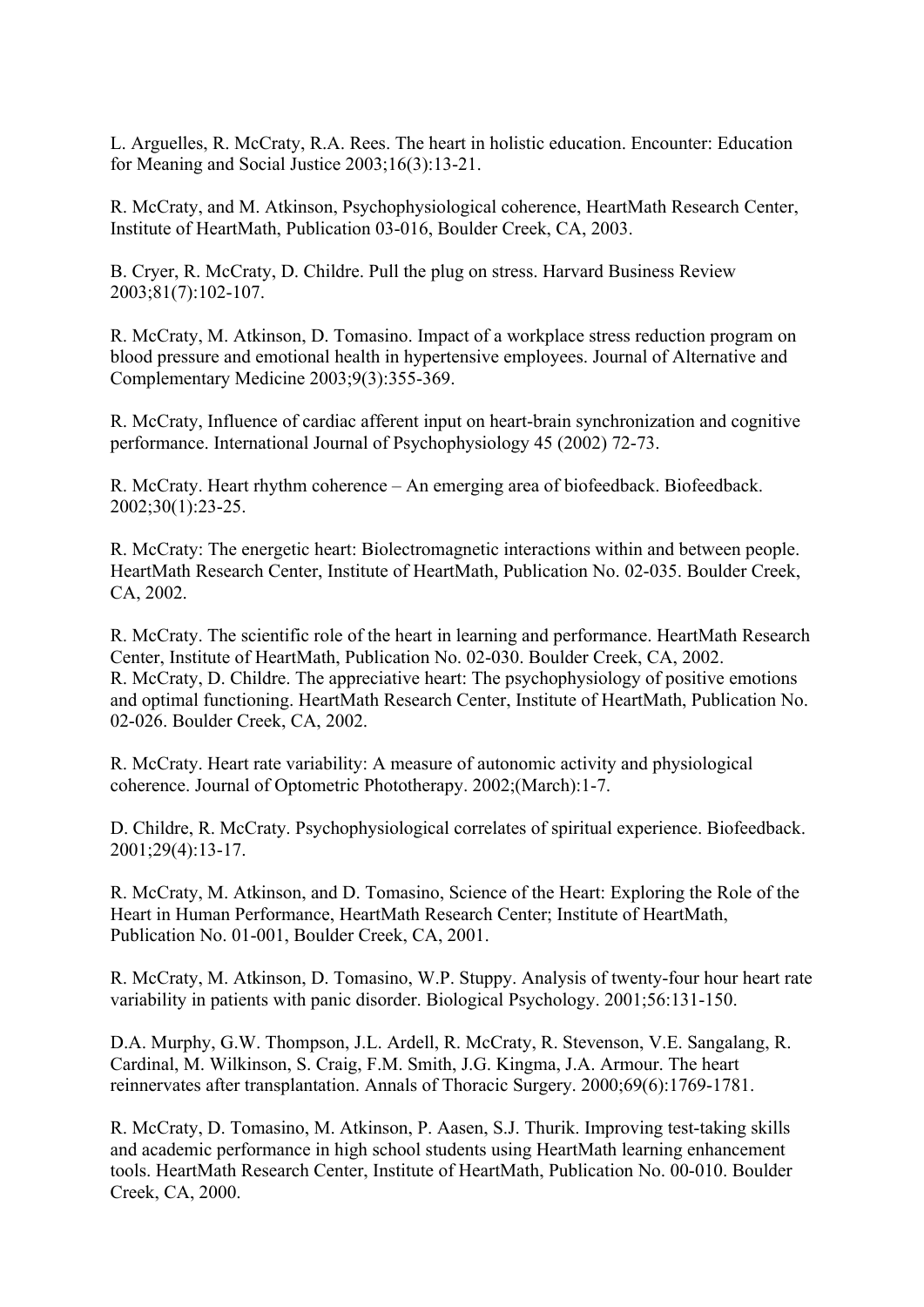R. McCraty, M. Atkinson, L. Lipsenthal. Emotional self-regulation program enhances psychological health and quality of life in patients with diabetes. HeartMath Research Center, Institute of HeartMath, Publication No. 00-006. Boulder Creek, CA, 2000.

R. McCraty, M. Atkinson, D. Tomasino, J. Goelitz, H.N. Mayrovitz. The impact of an emotional self-management skills course on psychosocial functioning and autonomic recovery to stress in middle school children. Integrative Physiological and Behavioral Science. 1999;34(4):246-268.

B. Barrios-Choplin, R. McCraty, J. Sundram, M. Atkinson. The effect of employee selfmanagement training on personal and organizational quality. HeartMath Research Center, Institute of HeartMath, Publication No. 99-083. Boulder Creek, CA, 1999.

R. McCraty, D. Tomasino, M. Atkinson, J. Sundram. Impact of the HeartMath selfmanagement skills program on physiological and psychological stress in police officers. HeartMath Research Center, Institute of HeartMath, Publication No. 99-075. Boulder Creek, CA, 1999.

R. McCraty, B. Barrios-Choplin, D. Rozman, M. Atkinson, A.D. Watkins. The impact of a new emotional self-management program on stress, emotions, heart rate variability, DHEA and cortisol. Integrative Physiological and Behavioral Science. 1998;33(2):151-170.

K. Umetani, D.H. Singer, R. McCraty, M. Atkinson. Twenty-four hour time domain heart rate variability and heart rate: Relationships to age and gender over nine decades. Journal of the American College of Cardiology. 1998;31(3):593-601. (Rein, Atkinson et al. 1995)

R. McCraty, B. Barrios-Choplin, M. Atkinson, D. Tomasino. The effects of different types of music on mood, tension, and mental clarity. Alternative Therapies in Health and Medicine. 1998;4(1):75-84.

R. McCraty, M. Atkinson, D. Tomasino, W.A. Tiller. The electricity of touch: Detection and measurement of cardiac energy exchange between people. In: K.H. Pribram, ed. Brain and Values: Is a Biological Science of Values Possible. Mahwah, NJ: Lawrence Erlbaum Associates, 1998: 359-379.

B. Barrios-Choplin, R. McCraty, B. Cryer. A new approach to reducing stress and improving physical and emotional wellbeing at work. Stress Medicine. 1997;13:193-201.

R. McCraty, A. Watkins. Autonomic Assessment Report: A Comprehensive Heart Rate Variability Analysis – Interpretation Guide and Instructions. Boulder Creek: Institute of HeartMath, 1996.

R. McCraty, M. Atkinson, G. Rein, A.D. Watkins. Music enhances the effect of positive emotional states on salivary IgA. Stress Medicine. 1996;12(3):167-175.

W.A. Tiller, R. McCraty, M. Atkinson. Cardiac coherence: A new non-invasive measure of autonomic system order. Alternative Therapies in Health and Medicine. 1996;2(1):52-65. R. McCraty, W.A. Tiller, M. Atkinson. Head-heart entrainment: A preliminary report. Proceedings of the Key West Brain-Mind, Applied Neurophysiology, EEG Biofeedback 4th